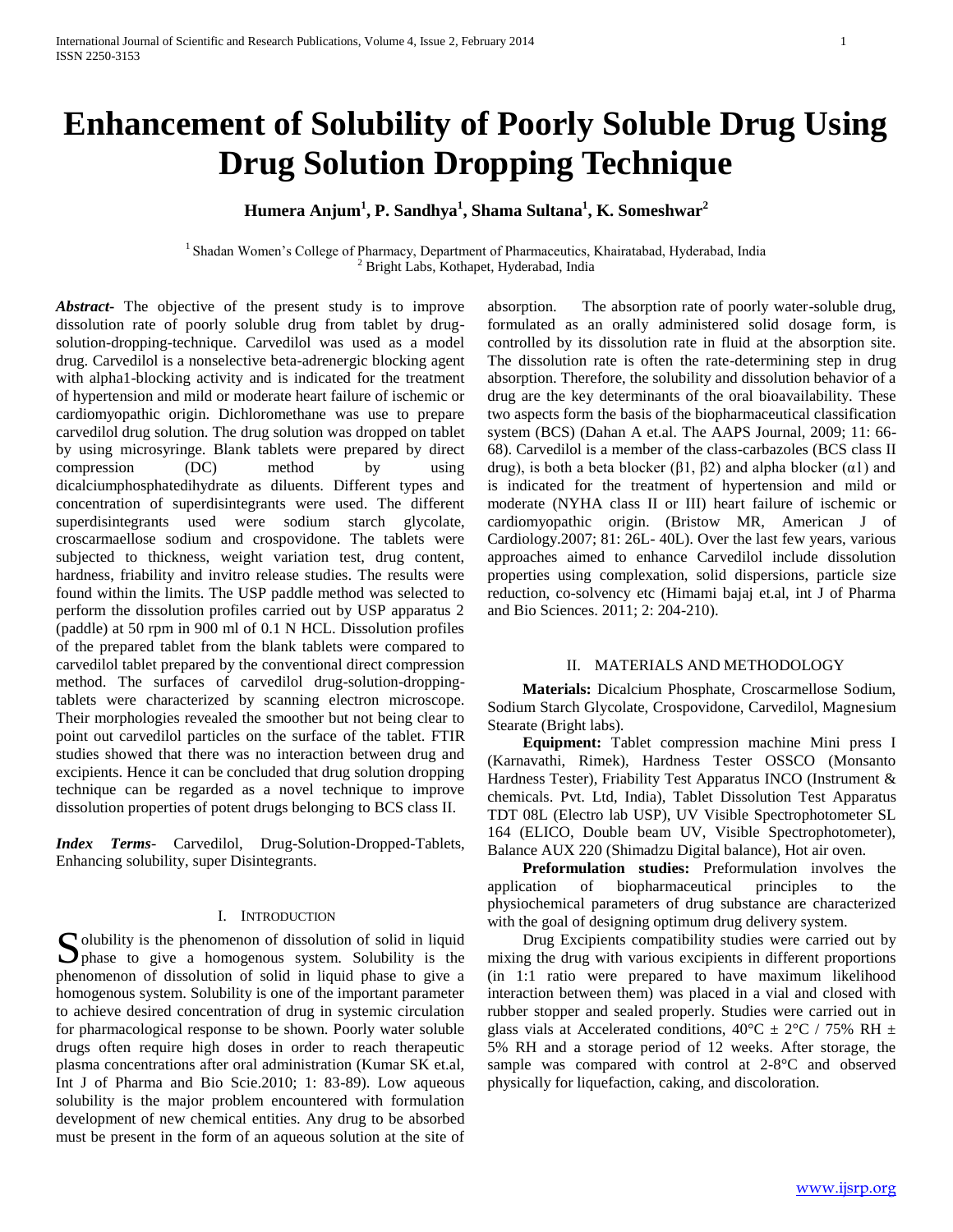## **Analytical method development for Carvedilol a) Determination of absorption maxima**

A spectrum of the working standards was obtained by scanning from 200-400nm against the reagent blank to fix absorption maxima. The wavelength was found to be 240nm. Hence all the further investigations were carried out at same wavelength.

#### **b) Preparation of standard graph in 0.1 N HCL**

10 mg of Carvedilol was dissolved in methanol 10 ml, volumetric flask make up to 1000 ml of 0.1 N hydrochloric acid, from this primary stock 1 ml was transferred to another volumetric flask made up to 10 ml with 0.1 N hydrochloric acid to produce 1, 2, 4, 6, 8 µg/ml respectively. The absorbance was measured at 240 nm by using a UV spectrophotometer.

## **Preparation of drug solution dropping tablets**

 **a) Preparation of drug solution:** For the preparation of drug solution dropped tablets a volatile solvent is chosen in which the drug shows the maximum solubility. Carvedilol shows maximum solubility in di chloromethane, about 50 mg of drug was soluble in 1 ml of the solution.

## **b) Preparation of blank tablet**

 **1) By direct compression method:** For the preparation of blank tablets dicalcium phosphate was used as a filler and magnesium stearate was used as a lubricant. The super disintegrant used was croscarmellose sodium in the concentration of 5% and 7.5%. Initially the required amount of dicalcium phosphate was weighed and was blended with magnesium stearate of calculated quantities. To the homogenous powder super disintegrant i.e. croscarmellose sodium was added. The mixed powder was then compressed on instrumented single stroke tabletting machine. The obtained blank tablets had a flat surface with 650mg weight. In the similar manner various concentrations of other super disintegrants like sodium starch glycolate and crospovidone were used. In all the formulations there had been the usage of varied concentrations of super disintegrants.

 **2) Drug-Solution-Dropping-Tablets (DSDT):** The prepared drug solution was taken in to a micro syringe and was dropped on the surface of direct compressed blank tablets. All of the treated tablets were prepared in an oven at 50°C in hot-air oven for half an hour. After the drying of the tablets the tablets are again compressed to get smooth surfaced tablets.<sup>13, 14</sup>

 **Preparation of conventional tablets:** In the preparation of conventional tablets firstly dicalcium phosphate is weighed and magnesium stearate is added to it. This is triturated to make fine powder and to this super disintegrant is added. This is mixed well and finally the drug is added. This is mixed well and finally the drug is added. The powder is punched in a tablet compressing machine to get a flat surface tablets.<sup>37</sup>

| Formulation (mg)        | DF1                      | DF <sub>2</sub>          | DF3   | DF <sub>4</sub> | DF <sub>5</sub> | DF <sub>6</sub>          |
|-------------------------|--------------------------|--------------------------|-------|-----------------|-----------------|--------------------------|
| Dicalcium phosphate     | 602.5                    | 602.5                    | 602.5 | 586.25          | 586.25          | 586.25                   |
| Magnesium stearate      | 15                       | 15                       | 15    | 15              | 15              | 15                       |
| Drug (Carvedilol)       | 50                       | 50                       | 50    | 50              | 50              | 50                       |
| Croscarmellose sodium   | 5%                       | $\overline{\phantom{a}}$ | ٠     | 7.5%            | ۰               | $\overline{\phantom{a}}$ |
| Sodium starch glycolate | $\overline{\phantom{a}}$ | 5%                       | ۰     | ۰               | 7.5%            |                          |
| Crospovidone            | $\overline{\phantom{a}}$ |                          | 5%    | ٠               | ۰               | 7.5%                     |

**Table 1: Composition of Drug-Solution-Dropped-Tablets**

#### **Evaluation of drug-solution-dropping-tablets**

 **Pre compression parameters:** Measurement of micromeritic properties of powders are studied by following methods: Angle of repose, Bulk density, Tapped density Compressibility Index, Hausner's ratio.

# **Post compression parameters:**

 **Thickness** -The thickness of drug solution dropping tablets was determined by using Digital micrometer. Ten individual tablets from each batch were used and the results averaged.

 **Hardness-** The hardness of prepared tablets was determined by using Monsanto hardness tester and measures in terms of  $kg/cm<sup>2</sup>$ .

 **Friability** The friability values of the tablets were determined using a Roche-type friabilator. Accurately weighed six tablets were placed in Roche friabilator and rotated at 25 rpm for 4 min.

 **Weight Variation-** Twenty tablets were randomly selected from each batch and individually weighed. The average weight and standard deviation three batches were calculated. It passes the test for weight variation test if not more than two of the individual tablet weights deviate from the average weight by more than the allowed percentage deviation and none deviate by more than twice the percentage shown. It was calculated on an electronic weighing balance.

 **Assay** -The content of drug in five randomly selected drug solution dropped tablets of each formulation. The five tablets were grinded in mortar to get powder; this powder was dissolved in 0.1 N HCL by sonication for 30 min and filtered through filter paper. The drug content was analyzed spectrophotometrically at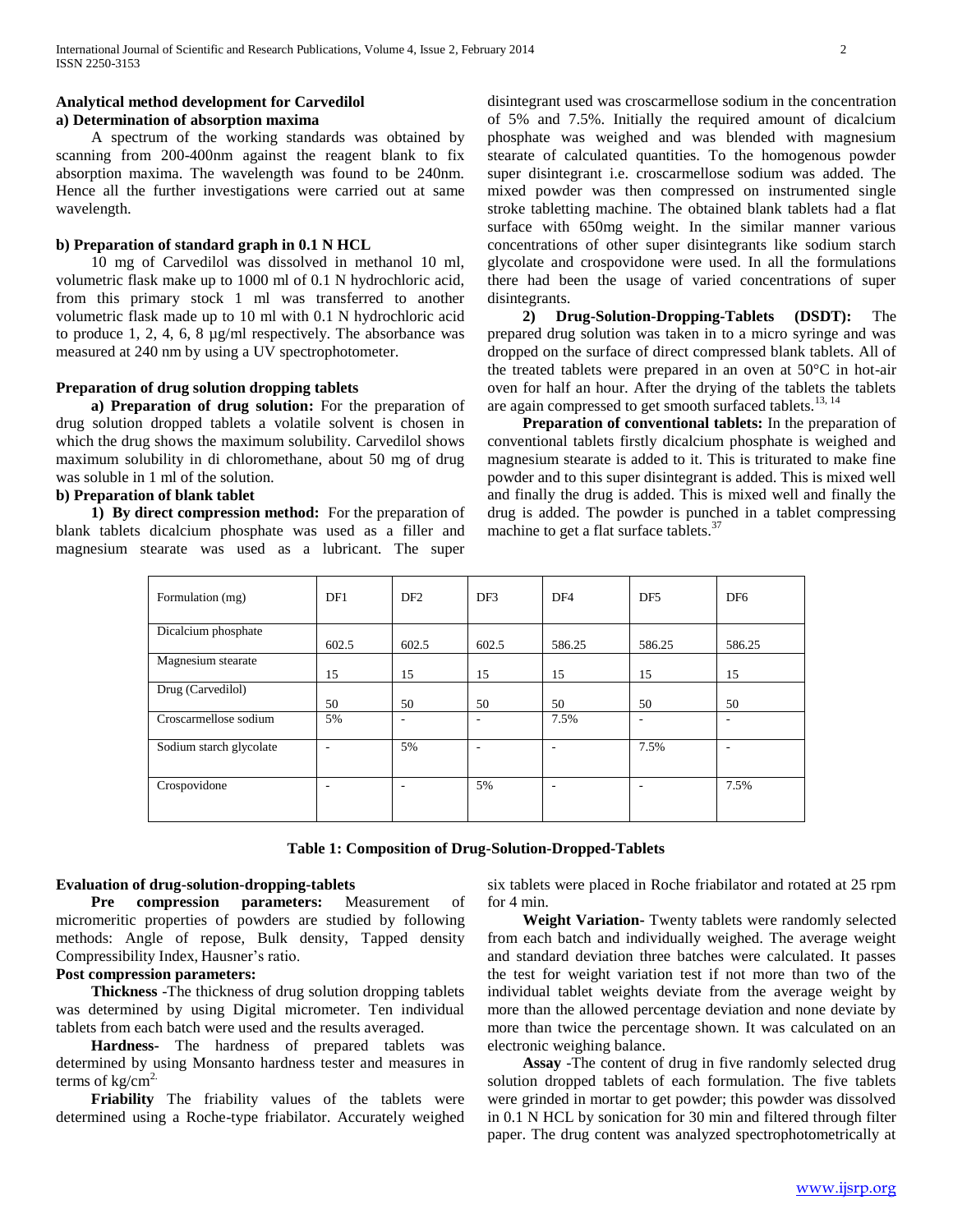240 nm using spectrophotometer. Each measurement was carried out in triplicate and the average drug content was calculated.

 **Disintegration test -**Six tablets are taken randomly from each batch and placed in USP disintegration apparatus baskets. Apparatus was run for 10 minutes and the basket was lift from the fluid, observe whether all of the tablets have disintegrated.

 **Dissolution test of Carvedilol drug solution dropping tablets-** Drug release from carvedilol drug solution dropped tablets was determined by using dissolution test United States Pharmacopoeia (USP) 24 type II (paddle). The parameters used for performing the dissolution were 0.1 N HCL as the dissolution medium of quantity 900 ml. the whole study is being carried out at a temperature of 37°C and at a speed of 50 rpm. 5 ml aliquots of dissolution media were withdrawn each time at suitable time intervals (10, 15, 30, 45, 60 minutes.) and replaced with fresh medium. After withdrawing, samples were filtered and analyzed

after appropriate dilution by UV spectrophotometer. The concentration was calculated using standard calibration curve.

 **FTIR:** FTIR analysis was done on the optimized formula. Five mg of substance was taken on Agate Pestle. It was thoroughly titrated with 100mg of Potassium Bromide. A pellet was made out of the mixture and introduced in the instrument. Resolution of 4cm-1, scanning was done in the range of 400- 4000 cm- $1^{15}$ 

 **SEM:** Particle morphology from tablet was revealed by SEM (scanning electron microscope). The accelerating voltage was set at 10 kV and magnification at 100x - 1500x. The samples were in the aluminum stub with two-faced glue paper and coated with gold before SEM analysis.

#### III. RESULTS & DISCUSSION

| Formulation     | of<br>Angle       | Bulk<br>Loose    | Bulk<br>Tapped   | Index<br>Carr's  | Hausner's       |
|-----------------|-------------------|------------------|------------------|------------------|-----------------|
|                 |                   |                  |                  |                  |                 |
| code            | Repose $(\theta)$ | Density $(g/ml)$ | Density $(g/ml)$ | (%)              | Ratio           |
| DF1             | $23.14 \pm 0.03$  | $0.480\pm0.03$   | $0.564 \pm 0.02$ | $13.30\pm0.03$   | $1.15 \pm 0.02$ |
| DF <sub>2</sub> | $23.90 \pm 0.02$  | $0.439 \pm 0.04$ | $0.514 \pm 0.02$ | $12.83 \pm 0.03$ | $1.13 \pm 0.02$ |
| DF3             | $21.20 \pm 0.03$  | $0.449 \pm 0.02$ | $0.521 \pm 0.01$ | $13.82 \pm 0.02$ | $1.16 \pm 0.02$ |
| DF <sub>4</sub> | $24.86 \pm 0.04$  | $0.431 \pm 0.03$ | $0.504 \pm 0.02$ | $14.48 \pm 0.02$ | $1.17 \pm 0.01$ |
| DF <sub>5</sub> | $22.10 \pm 0.03$  | $0.462 \pm 0.02$ | $0.524 \pm 0.03$ | $11.83 \pm 0.03$ | $1.13 \pm 0.02$ |
| DF <sub>6</sub> | $22.90 \pm 0.02$  | $0.459 \pm 0.04$ | $0.534 \pm 0.02$ | $14.04 \pm 0.03$ | $1.16 \pm 0.02$ |

#### **Table 2: Precompression parameters of tablets**

**Post compression parameters of all tablets**

| <b>Evaluation Parameters</b> | DF1             | DF <sub>2</sub> | DF3             | DF <sub>4</sub> | DF <sub>5</sub> | DF <sub>6</sub> |
|------------------------------|-----------------|-----------------|-----------------|-----------------|-----------------|-----------------|
| Hardness $(kg/cm2)$          | $4.3 \pm 0.3$   | $4.6 \pm 0.4$   | $4.5 \pm 0.2$   | $4.4 \pm 0.4$   | $4.9 \pm 0.3$   | $4.9 \pm 0.2$   |
| Disintegration time (sec)    | $140 \pm 5$     | $170+5$         | $160+4$         | $120+4$         | $150 \pm 4$     | $130 \pm 3$     |
|                              |                 |                 |                 |                 |                 |                 |
| Thickness (mm)               | $2.6 \pm 0.03$  | $2.7 \pm 0.02$  | $2.9 \pm 0.02$  | $2.5 \pm 0.04$  | $2.8 \pm 0.01$  | $3.0 \pm 0.01$  |
| Weight variation (mg)        | $698.8 \pm 0.5$ | $699.8 \pm 1.3$ | $702.1 \pm 3.3$ | $700.3 \pm 0.3$ | $703.5 \pm 1.7$ | $704.7 \pm 2.8$ |
| Friability (%)               | 0.54            | 0.45            | 0.34            | 0.26            | 0.34            | 0.25            |
| Content uniformity (%)       | $98.0 \pm 0.2$  | $98.0 \pm 0.8$  | $99.0 \pm 0.2$  | $99.8 \pm 0.5$  | $99.5 \pm 0.6$  | $98.2 \pm 0.5$  |
| Drug release (30 min)        | 85.03           | 70.02           | 65.01           | 99.08           | 80.02           | 75.01           |

**Table 3: Evaluation parameters of drug solution dropped tablets**

| <b>Evaluation Parameters</b> | CF1             | CF2             | CF3             | CF4             | CF <sub>5</sub> | CF <sub>6</sub> |
|------------------------------|-----------------|-----------------|-----------------|-----------------|-----------------|-----------------|
| Hardness $(kg/cm2)$          | $4.5 \pm 0.2$   | $4.8 \pm 0.3$   | $4.7 \pm 0.4$   | $4.9 \pm 0.2$   | $4.9 \pm 0.3$   | $4.8 \pm 0.2$   |
| Disintegration time (sec)    | $260 \pm 3$     | $270+4$         | $280 \pm 3$     | $240 \pm 9$     | $260 \pm 3$     | $270+4$         |
| Thickness(mm)                | $2.8 \pm 0.03$  | $2.9 \pm 0.02$  | $3.2 \pm 0.01$  | $3.0 \pm 0.04$  | $2.9 \pm 0.01$  | $3.1 \pm 0.01$  |
| Weight variation (mg)        | $699.1 \pm 0.5$ | $700.8 \pm 1.4$ | $705.1 \pm 0.8$ | $702.4 \pm 1.7$ | $705.5 \pm 0.4$ | $705.7 \pm 1.3$ |
| Friability (%)               | 0.31            | 0.25            | 0.63            | 0.32            | 0.47            | 0.72            |
| Content of uniformity (%)    | $99.0 \pm 0.6$  | $98.9 \pm 0.9$  | $98.6 \pm 1.2$  | $99.8 \pm 0.2$  | $98.8 \pm 0.8$  | $97.5 \pm 0.6$  |
| Drug release (30 min)        | 65.09           | 46.04           | 41.04           | 67.11           | 49.15           | 40.06           |

**Table 4: Evaluation parameters of conventional tablets**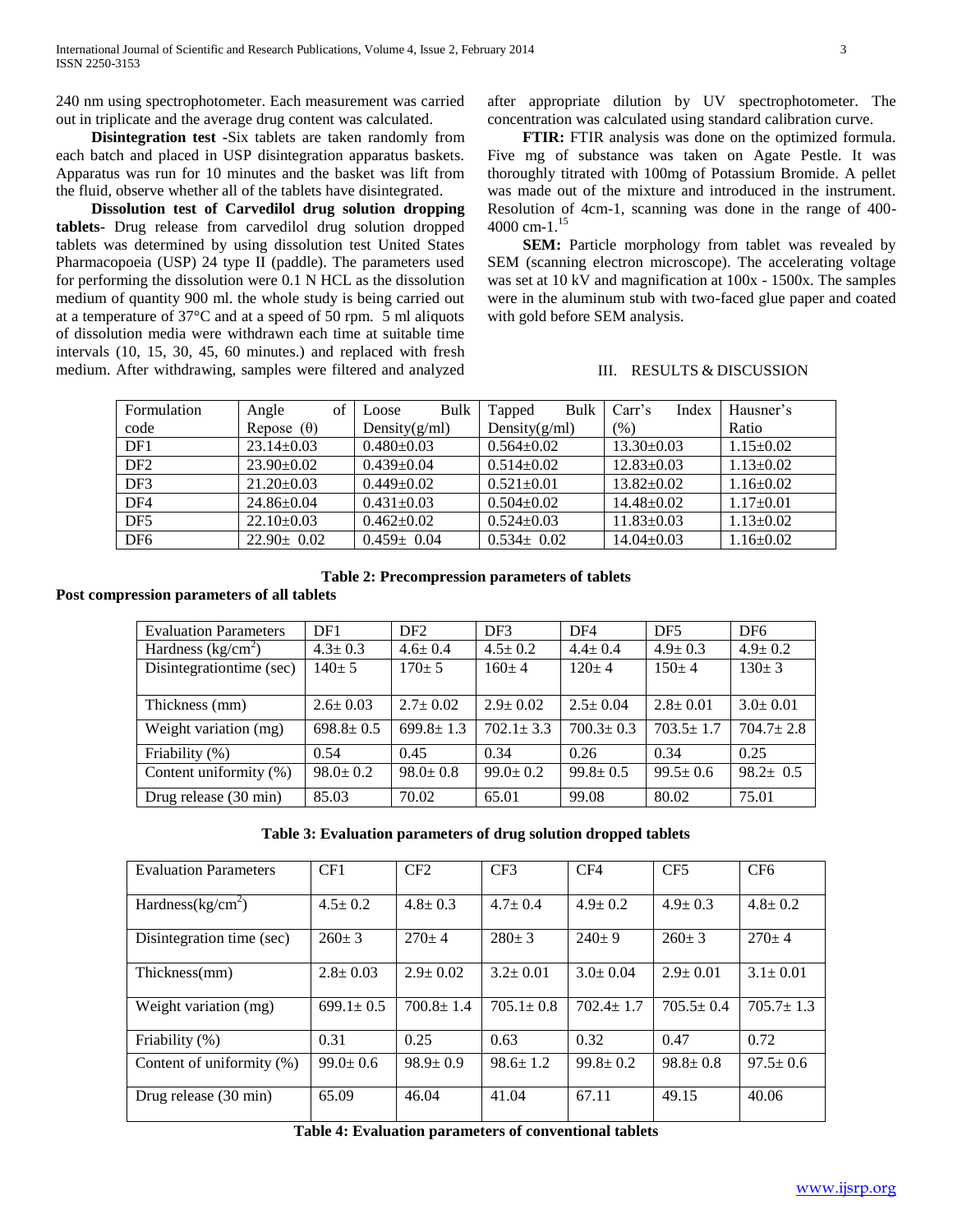**Drug compatibility studies**



**Fig 2: FTIR of Drug+excipients (Optimized formula DF4)**

| Drug/Polymer                   | $N-H$ , O-H | $C-O$      | $C = C$    | $=$ C-H |
|--------------------------------|-------------|------------|------------|---------|
|                                | Stretching  | Stretching | Stretching | Bending |
| Carvedilol                     | 3340.97     | 1095.54    | 1501.13    | 783.57  |
| Optimized<br>Formulation (DF4) | 3341.23     | 1096.12    | 1501.69    | 783.54  |

## **Table 5: FTIR Absorption bands**

 **Inference** It is inferred that FTIR results of drug and drug+excipients showed that there was no incompatability between drug and excipients.

 **SEM analysis** The SEM morphology of the surface of carvedilol-solution-dropping-tablets of optimized formulation were tested are shown in figure. It shows the particles adhered close together. The DSDT surface looked smoother, the surface of DSDT looked like the multiple layer of sheet and carvedilol

particles had not been seen. The S.E.M method could not clearly point out the carvedilol particle on the tablet surface and under tablet surface of DSDT from other excipients. It may be possible that the carvedilol solution dropped penetrated into the pores of the tablet. It proves the uniform distribution of drug into the blank tablet.

DSDT-Drug-Solution-Dropped-Tablets



**Fig 3: SEM analysis of formulation DF4**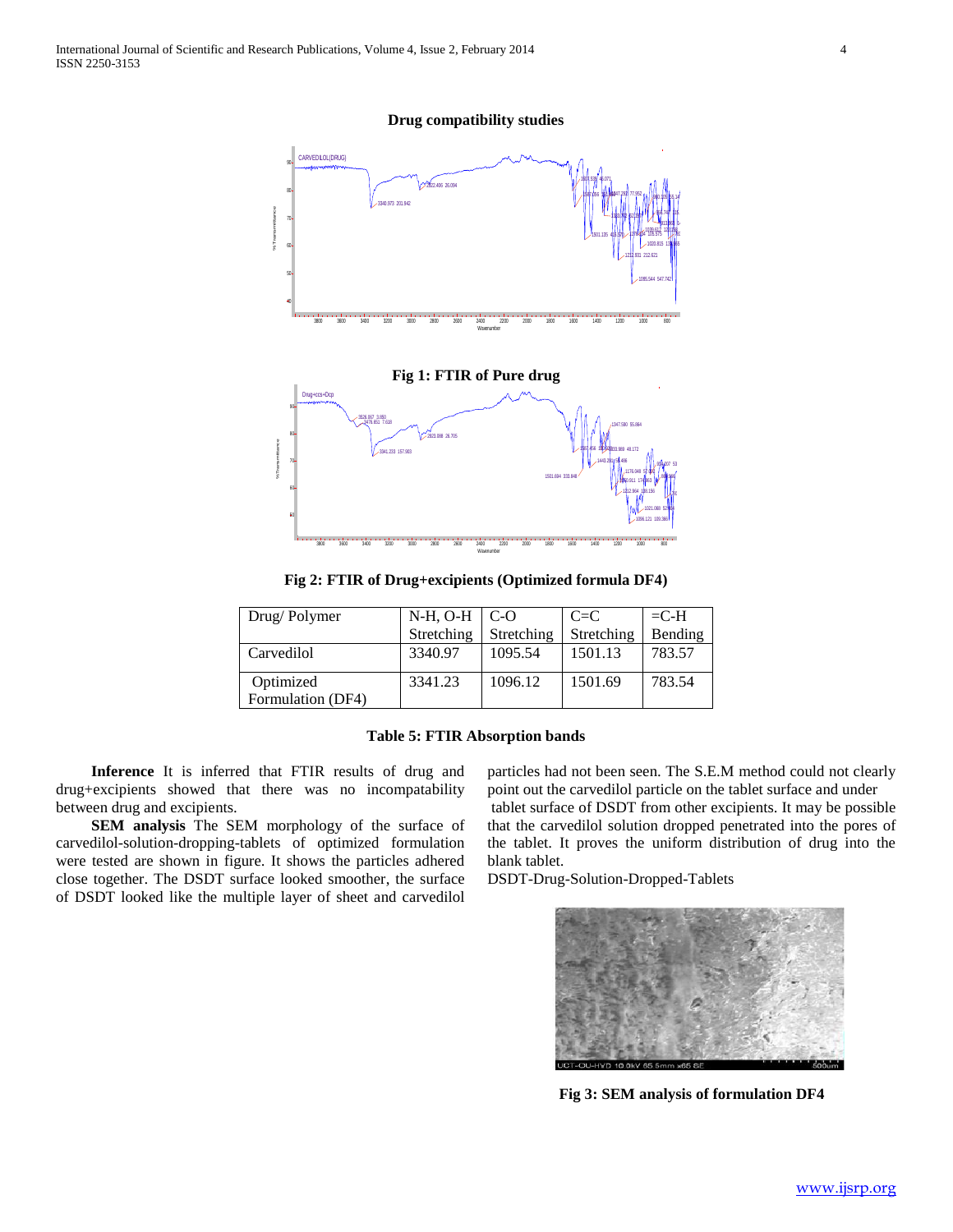**Inference** SEM results have shown that there is no drug on the surface it proves the uniform distribution of drug into the tablet.

## **DISCUSSION**

### **Preformulation studies**

 **Drug-Excipient compatibility study at 40°C/75% RH**  After 4 weeks of study physical appearance of these compositions were made and compared with the initial observations. After the storage, the samples were observed physically for liquefaction, caking, and discoloration. Physical mixture of drug and other tablet excipients after storage period of 4 weeks at 40°C/75% RH shows no physical changes. Hence the selected excipients are likely to be suitable for the preparation of drug solution dropped tablets (Table 2).

**Standard graph of Carvedilol** Different standard concentrations and their absorbance values were determined. At all concentration levels the standard deviation value was, supported by high regression value (0.9992).

## **Formulation studies**

Powder flow is a complicated matter and is influenced by so many interrelated factors; the factors' list is long and includes physical, mechanical as well as environmental factors. Therefore, in our study, because of the subjective nature of the individual types of measurements as indicators of powder flow, three flow measurement types were employed; the angle of repose, Carr's index (compressibility index), and Hausner's ratio.

As the angle of repose  $(\theta)$  is a characteristic of the internal friction or cohesion of the particles, the values of the angle of repose will be high if the powder is cohesive and low if the powder is non cohesive, those having higher angles of repose were considered as non-acceptable.

Powders showing Carr's index (%) up to 21 are considered of acceptable flow properties. In addition to Carr's index, Hausner found that the ratio were related to the inter particle friction so, he showed that powders with low inter particle friction, had ratios of approximately 1.25 indicating good flow. The values are shown in table 2.

## **Post compression parameters of all tablets**

DF4 formulation showed higher dissolution profiles when compared to the rest of the formulations in less time. This may be due to the amount of super disintegrant and increase in the surface area which aid in absorbing excessive amount of liquid in physical mixture.

Drug solution dropped formulations (DF4) containing dicalcium phosphate and crospovidone showed lowest drug release profiles when compared to other formulations. But these formulations are showing excellent flow properties.

In all the formulations it is observed that among various concentrations (i.e., 5%, 7.5%) the formulations with 7.5% of super disintegrant which showed best dissolution in croscarmellose sodium.

DF4 formulations prepared with croscarmaellose sodium at optimized formula, this formulation showed the more dissolution in less time compared with sodium starch glycolate and crospovidone.

From the above results DF4 formulation is the best formulation hence further stability studies were done and the release were compared with marketed formulation. All the drug

solution dropped tablets were showing acceptable content uniformity and dissolution profiles.

The most important observation in the drug solution dropped formulations had higher drug dissolution rate than the conventional formulations.

In addition, the study on drug solution dropped tablets verified that drug solution dropped tablets due to their increased wetting properties and surface of drug available for dissolution demonstrated significantly higher drug release rates than those of conventionally made, directly compressed tablets containing micronized drug particles.

Moreover, it was previously established that the higher dissolution rates displayed by drug solution dropped tablets, in comparison with conventional tablets, may also imply enhanced oral bioavailability due to increased wetting properties and surface of drug available for alternative for the formulation of water-insoluble drugs into rapid release tablets dissolution. The values are shown in table 3.

Therefore, they proved that drug solution dropped technique can be a promising technology.

## **Drug compatibility studies**

 **FTIR** The characteristic absorption bands of carvedilol are shown. It is clear from the results; there is no appreciable change in the positions of characteristic bands of the drug when mixed with other excipients. Hence, it can be concluded that the drug maintains its identity without going any chemical interaction with the polymers used. The values are shown in table 5, and figures 1, 2.

**SEM** The SEM morphology of the surface of carvedilolsolution-dropping-tablets of optimized formulation were tested, shown in figure. It shows the particles adhered close together. The SEM method could not clearly point out the carvedilol particle on the tablet surface and under tablet surface of DF from other excipients. It may be possible that the carvedilol solution dropped penetrated into the pores of the tablet. It proves the uniform distribution of the drug into the blank tablet. The values are shown in figure 3.

## IV. CONCLUSION

Of all the drug solution dropped formulations prepared DF4 was found to be optimized formulation as it showing desired release along with acceptable physical properties.

DF4 was showing 99.5% release where as conventional formulation was showing 75.4% release in 30 mins. So optimized formulation is showing better release which is due to the enhanced dissolution behavior which is useful for hypertension and congestive heart failure patients for immediate action. FTIR studies showed that there is no significant interaction between drug and excipients. The SEM method could not clearly point out the carvedilol particle on the tablet surface. It may be possible that the Carvedilol solution dropped penetrated into the pores of the tablet. It proves the uniform distribution of drug into the blank tablet.

From the above discussions it can be concluded that DF4 formulation having 7.5% super disintegrant i.e. croscarmellose